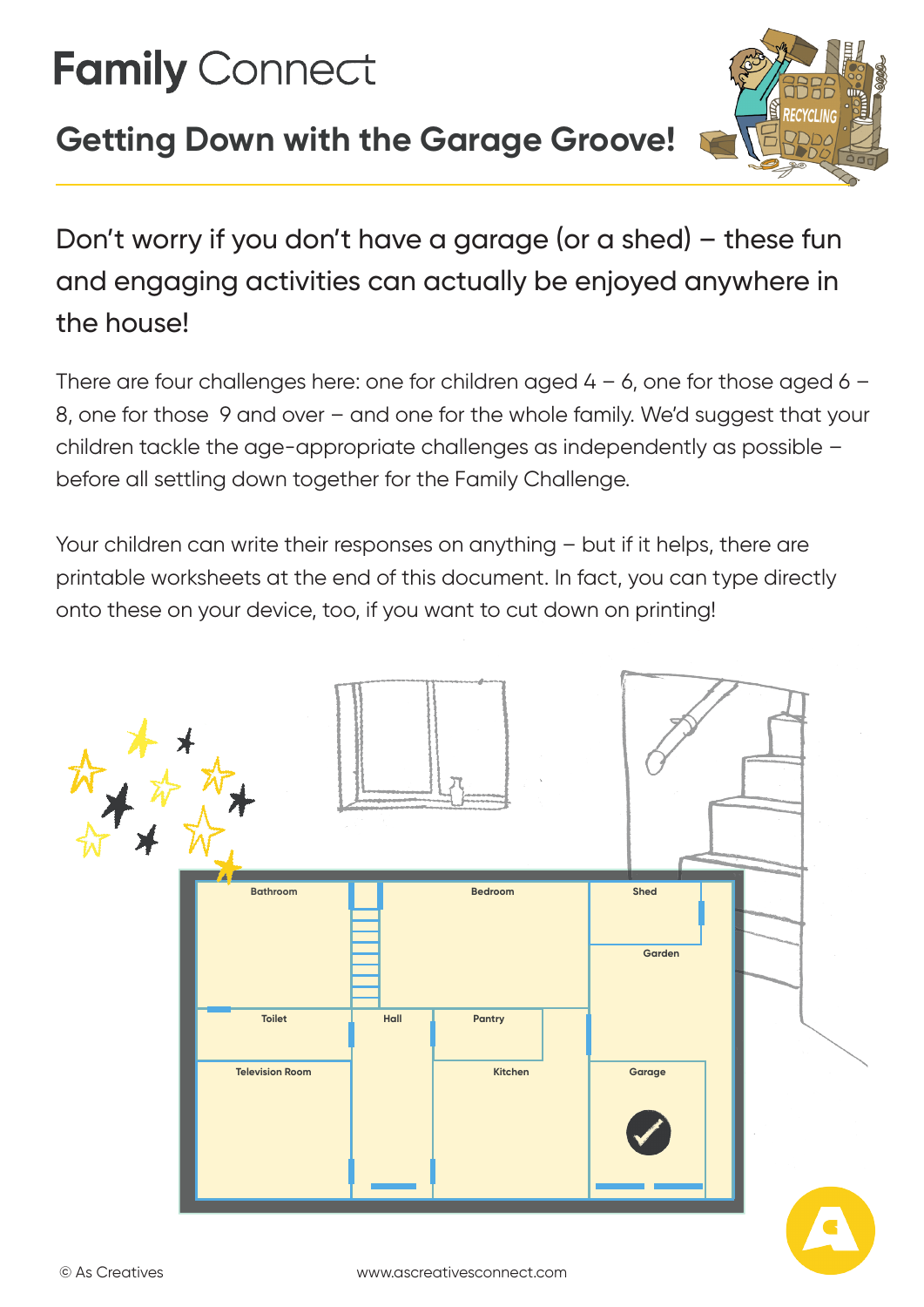

#### Challenge 1: Literacy

Explain to your child/children that you're going to play a game of Connection Pairs, and that this is how you play … Select two different objects and agree between you what connects them. There are no "wrong" answers here - as long as there is a definite "connection". So, as a wheel and a tin of paint are both round – that's what connects them. Make a record of the two objects – and the connection.

Now that everyone has the hang of things, your child's/children's challenge is to find nine more "connection pairs", recording each time what the two objects are – and what the connection is. And as an additional layer of challenge, all the objects must be in the garage/shed (or, if you don't have these, a specified room in the house)!

#### Challenge 2: Maths

Ask your child/children to select three cuddly toys/dolls/action figures, who are going to spend the day together in the garage/shed (or, if you don't have either of these, in a specified room in the house). Talk together about how they might spend their time remembering the need to eat, drink, play, learn and share stories.

The challenge now is for your child/children to construct a schedule for the toys for a weekday. They'll need to break the day down into "chunks" – and might find it helpful to use the Activity Sheet that we've provided. They can use words and/or images to construct their schedule (they may already be familiar from school with the concept of "visual timetables") – and they'll need to make sure that all of the toys' needs are catered for. And as an extension, they might like to create a second structure – this time for life on a Saturday or Sunday!

*Note: we're all so used to working with "time" that we often forget this is a mathematical skill – so this activity is another great way of supporting understanding of the huge breadth of what we call "maths"!*

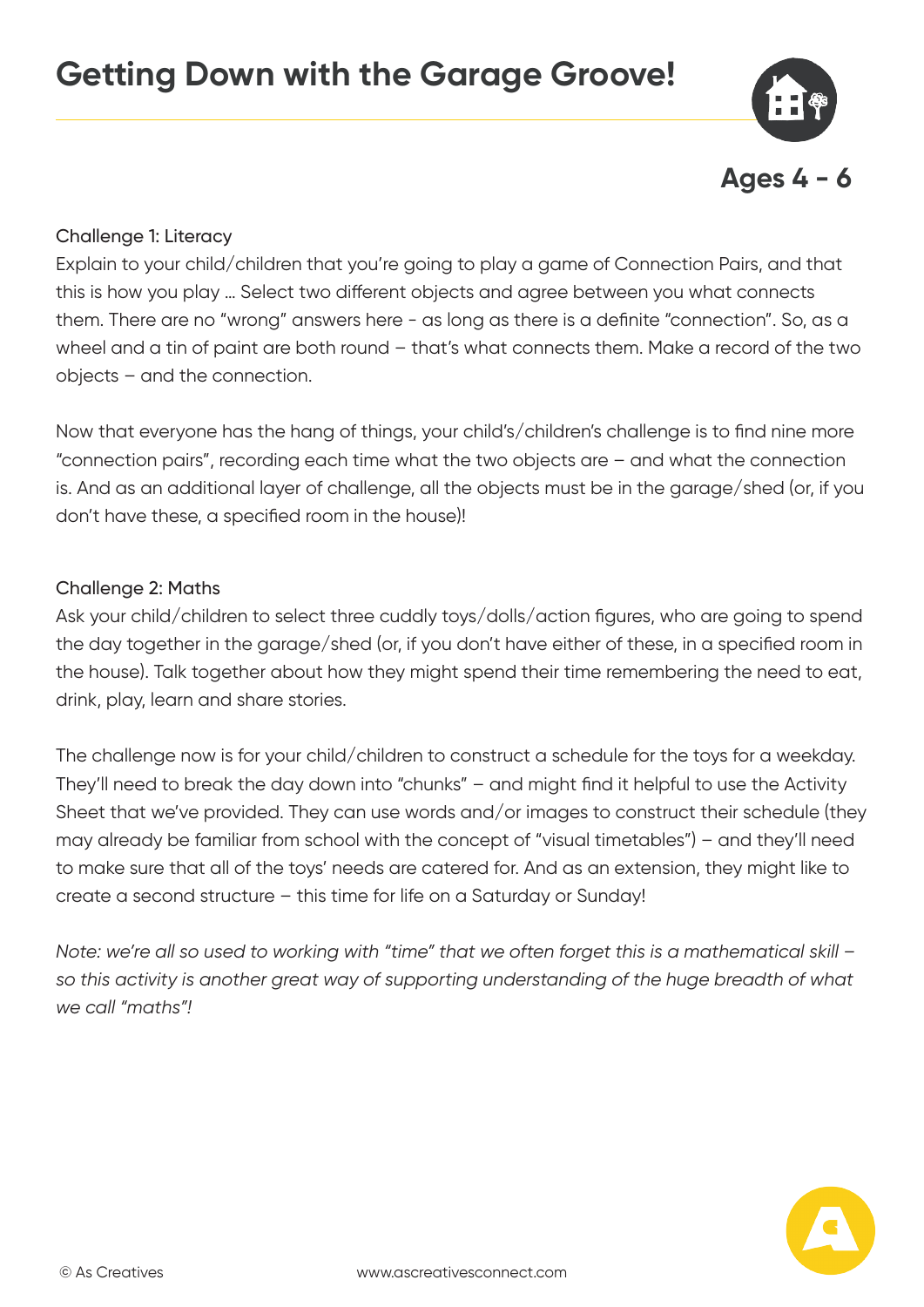

# Challenge 3: Science

Explain that the challenge is to find examples of objects we use that come from living things – and examples of objects we use that don't. Explore the garage/shed together – and pick something that's made, even if only partially, from wood (if you don't have a garage/shed, work together in a specified room in the house). Talk about whether that object originally came from a living thing or not (it did  $-$  it came from a tree!).

Ask your child/children to find five more objects – and to decide for each whether or not it came from a living thing. They should record their findings by writing or drawing the name of each object, and awarding it with either a tick (living thing) or a cross (not a living thing). You might like to explore with older children how oil-based products do, ultimately, come from living things.

*Note: this challenge can launch really thought provoking conversations on how high our dependence is on the world around us.* 

# Challenge 4: Music

Explain that the challenge is to design and make two percussion instruments – each one making a musical sound. Now might be a good opportunity for a conversation about the difference between "music" and "noise"!

Ask your child/children to explore the objects in the garage or shed (if you don't have either of these, use a specified room in the house). Their job is to identify all of the objects/materials they plan to use (including anything required to secure objects/materials to each other) – bearing in mind the need to not damage anything useful. With this in mind, they should report their plans back to you before embarking on any construction and/or testing – and, if necessary, rethink those plans after hearing your feedback.

And, of course, once the instruments have been made, the whole family can settle back to listen to them!

*We'd love to see (and hear) the results of all this musical work – so why not tweet them, using @AsCreatives and #FamilyConnect*

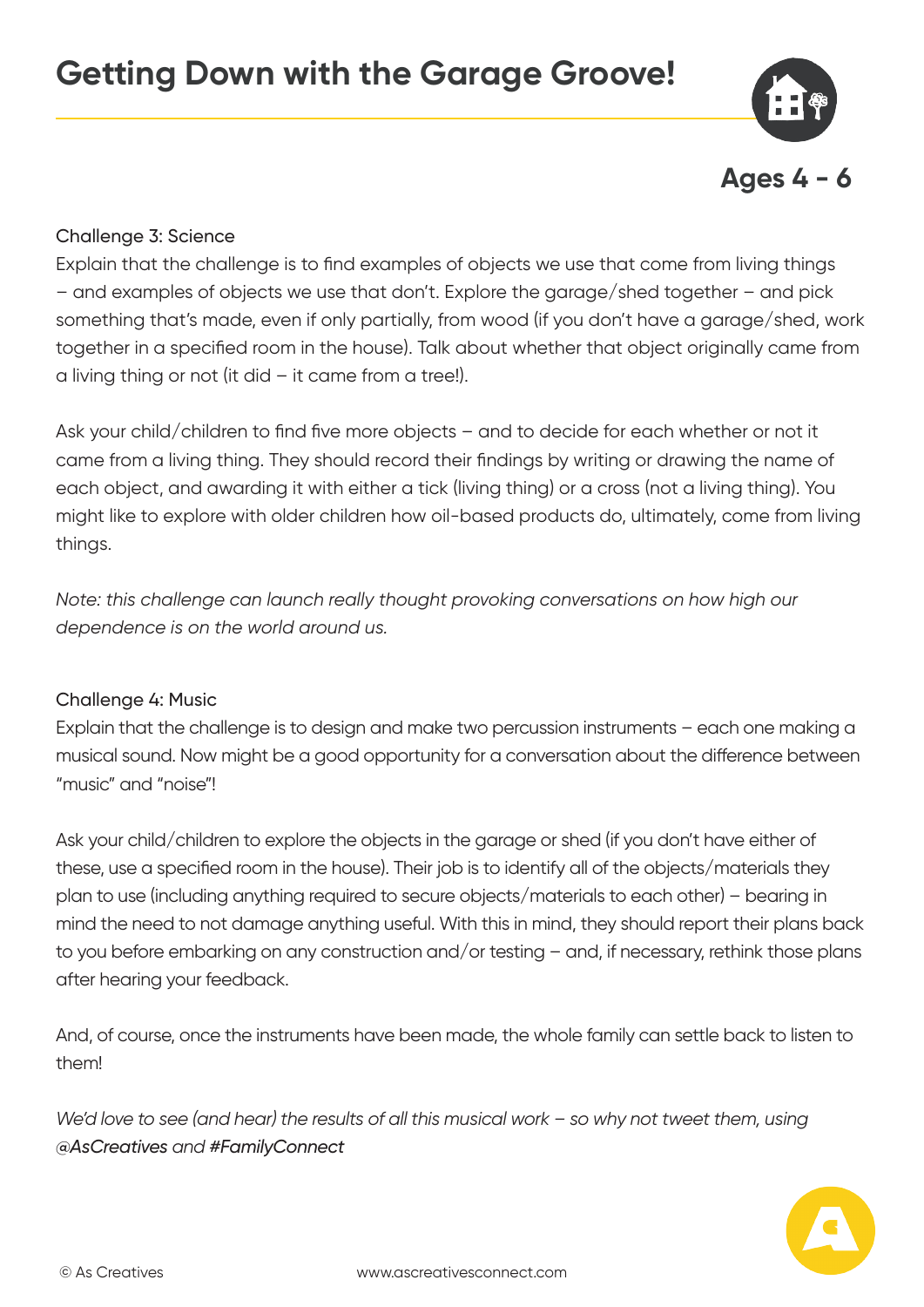



## Challenge 1: Literacy

Ask your child/children to explore the garage/shed (or, if you don't have either of these, a specified room in the house) – and choose something that they think they could sell to somebody else. Explain that they will be asked to come up with a sales pitch for their chosen item – and that there are some specific tasks that they'll have to tackle in order to do this.

- 1. Decide on the audience … what sort of people might buy the object? Your child/children will need to know this to help them use the most appropriate writing style, vocabulary and persuasive techniques.
- 2. Rename the object to make it sound snazzier while still hinting at its purpose.
- 3. Create a tag-line for the object, as part of a magazine advert. Remember this needs to hook the "audience" in and make them want to read/look at the rest of the advert.

Once that's all done, they can start work on the advert, using words, images and other persuasive techniques to sell their object!

#### Challenge 2: Maths

Explain to your child/children that this challenge is all about sharing – and that they'll have to think about fractions, equivalent values and rounding up/down. The first job is to create an audit of everything that's in the garage or shed, apart from the car (if you don't have either of these, choose a specified room in the house – your main living room, perhaps).

Once the audit has been completed, tell your child/children to imagine that, as a family, you have decided to give everything in the garage/shed/other room away to four other people – and that it must all be shared as equally as possible. Where the maths allows, they should divide the total number of any given object by four to determine how it's being shared. Where the total is not a multiple of four, though, they will have to bear in mind two strategies, sometimes utilising both at one time …

- Rounding numbers up or down (it's quite difficult to give someone one and a quarter screwdrivers, of course!) …
- Allocating different items to different people, using equivalence. If there are only three screwdrivers, what could they give to the fourth person that would be of roughly equivalent value? And "value" isn't always financial, of course – it might refer to something that's equally useful!

Once the sharing has been completed, ask your child/children to repeat the process – but this time dividing all the objects between five people.

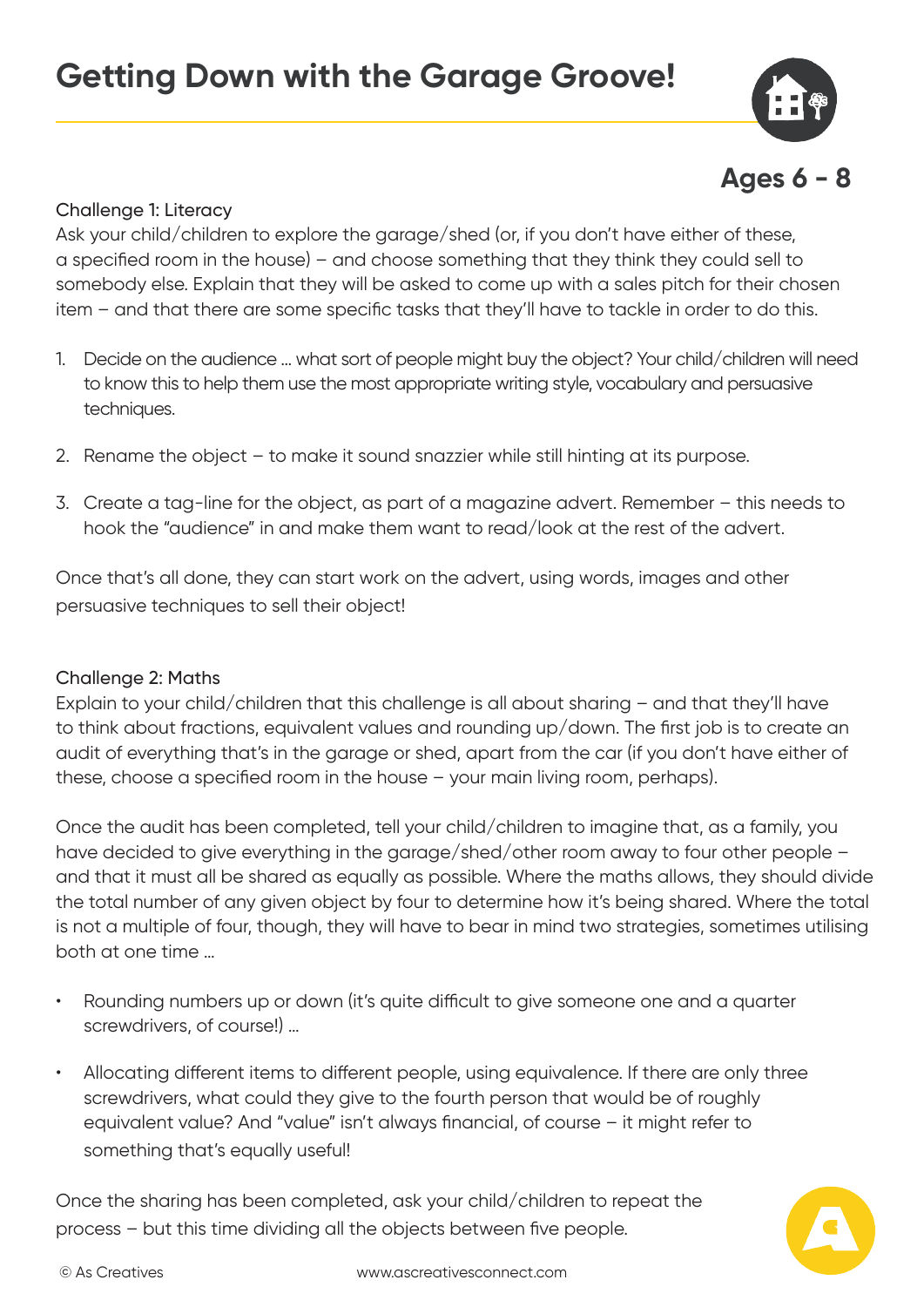

#### Challenge 3: Science

Explain that the challenge is to explore which everyday objects are made predominantly from rock, which from metal and which from plastic. With this in mind, ask your child/children to explore objects/materials in the garage/shed, including any materials making up the structure of the space, for about ten minutes (or, if you don't have a garage or shed, another specified room).

Now tell your child/children to identify ten objects – and to decide for each whether or not it has been predominantly created from rock, metal or plastic. They must find at least three examples of each, recording their findings by writing or drawing the name of each object, and awarding it with an R (rock), an M (metal) or a P (plastic).

*Note: this challenge can act as a great springboard for conversations exploring and highlighting energy usage in manufacturing processes – and the impacts of all this on climate change.*

#### Challenge 4: Music

Explain that the challenge is to design and make two stringed instruments – each one producing a range of musical notes. Now might be a good opportunity for a conversation about the difference between "music" and "noise"!

Ask your child/children to explore the objects in the garage or shed (if you don't have either or these, use a specified room in the house). Their job is to identify all of the objects/materials they plan to use (including anything required to secure objects/materials to each other) – bearing in mind the need to not damage anything useful. With this in mind, they should report their plans back to you before embarking on any construction and/or testing – and, if necessary, rethink those plans after hearing your feedback.

And, of course, once the instruments have been made, the whole family can settle back to listen to them!

*We'd love to see (and hear) the results of all this musical work – so why not tweet them, using @AsCreatives and #FamilyConnect*

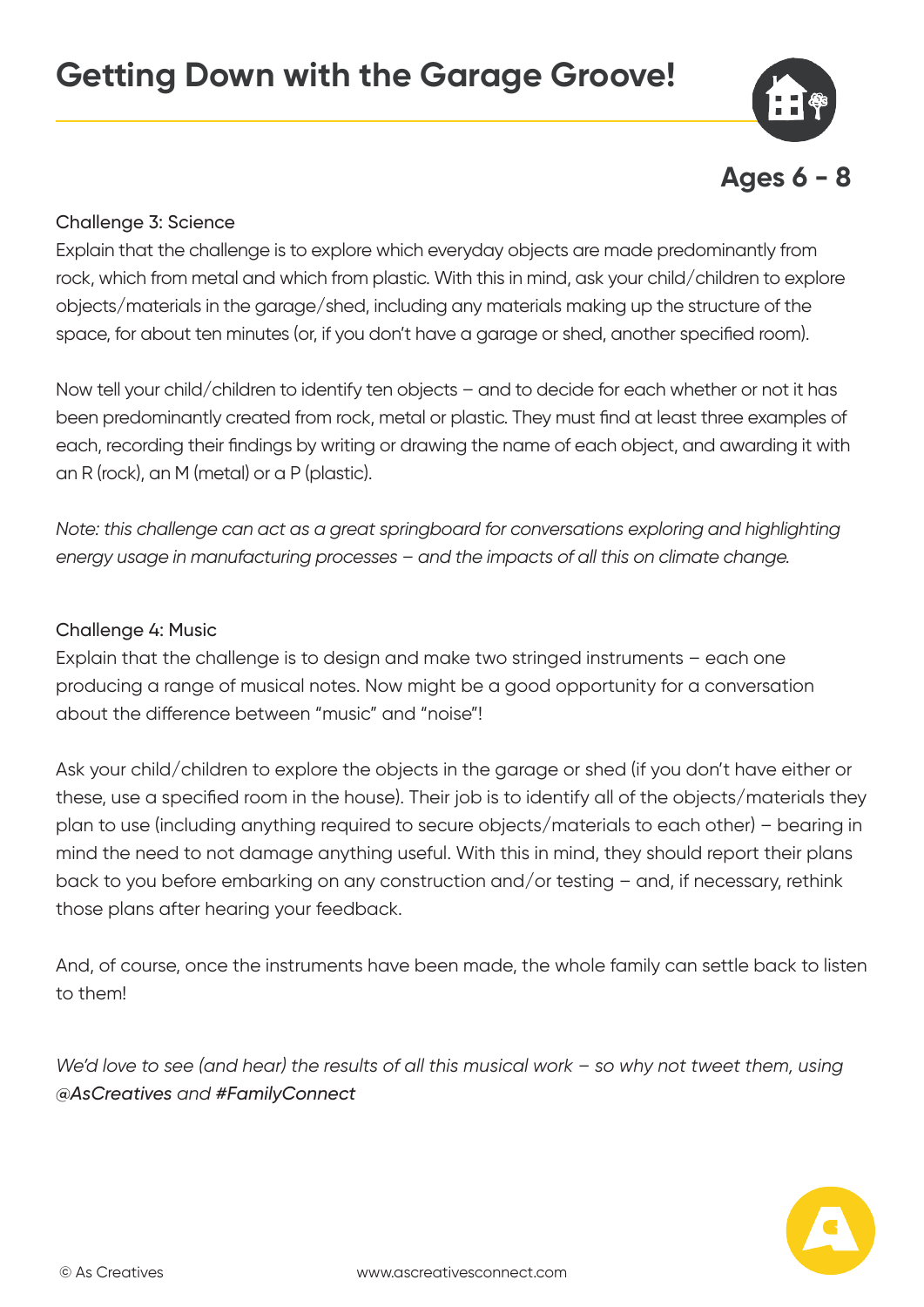

#### Challenge 1: Literacy

Ask your child/children to explore the garage/shed (or, if you don't have either of these, a specified room in the house) – and choose something that has a specific purpose. The challenge now is to imagine a completely different purpose for the object - and write clear instructions for how to use it in this new way!

*Note: this challenge will really stretch your child's/children's thinking powers – because the ability to think laterally (in productive ways) is a key marker of creativity!*

#### Challenge 2: Maths

*Note: if you don't have a tape measure or ruler, it might help to know that an adult stride is about a metre – and that a biro (without its lid) is about 15cm long!*

Explain to your child/children that this challenge requires to them to think about both "scaling up/down" and logistics. Their first job is to measure the footprint of your garage/shed, drawing an accurate scale diagram of it, together with the length and width of a car. If you don't have a garage or shed, choose a specified room in the house. And if you don't have a car, a reasonable measurement would be 4m x 2m.

Your child/children should mark off an eighth of the area they've drawn, as a car park accommodating fifty cars.

Your child/children can now complete the challenge independently, using what they have learned so far to complete their plan, including …

- A primary school …
- Some local shops ...
- Some houses …
- A "green" area …
- Service roads and pedestrian crossings ...
- Anything else that they feel will help the local community.

We'd suggest using a pencil – as people are almost certain to change their minds as they go through the challenge!

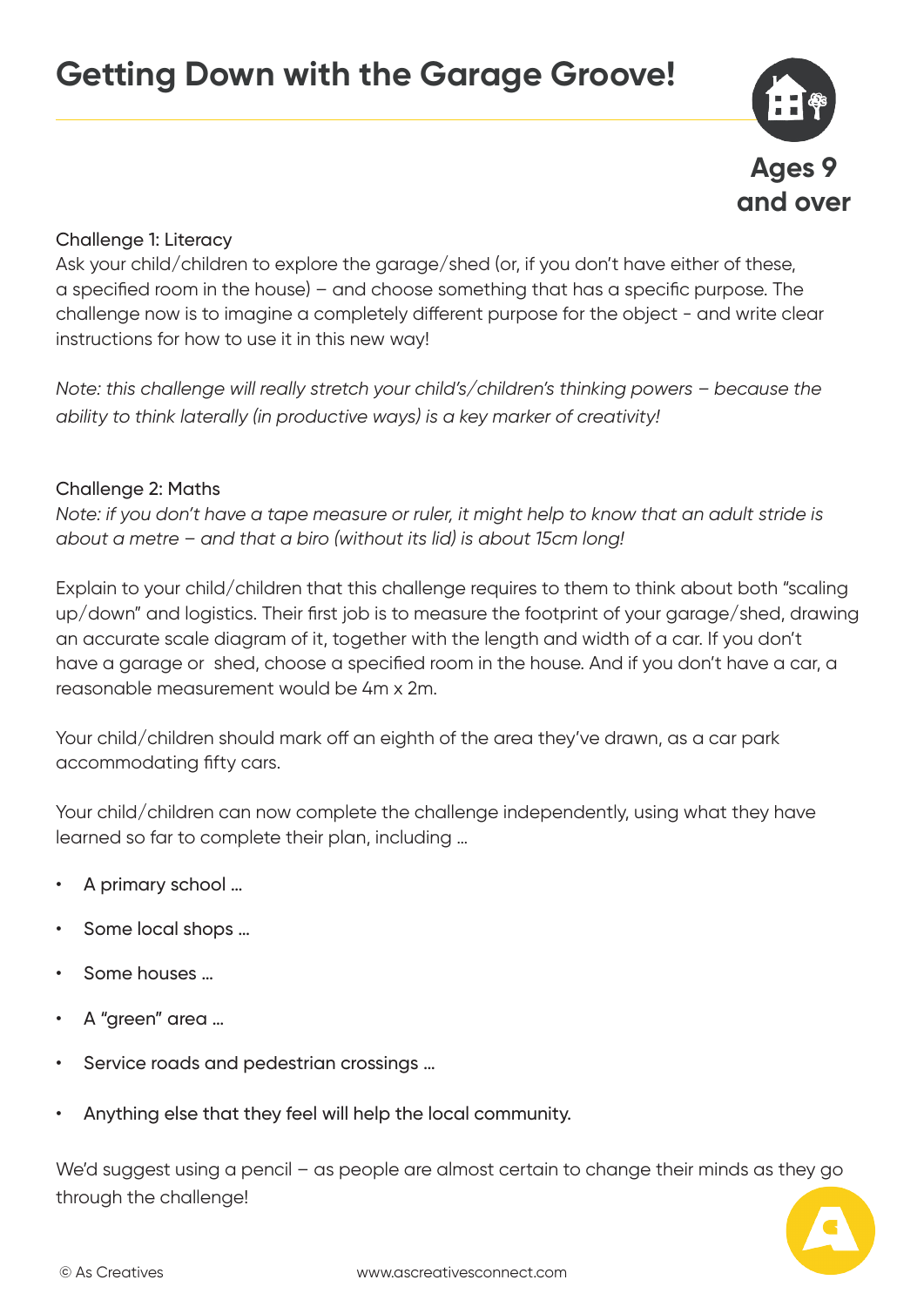

#### Challenge 3: Science

Explain that the challenge is about conservation. With this in mind, ask your child/children to explore objects/materials in the garage/shed, including any materials making up the structure of the space, for about ten minutes (or, if you don't have a garage or shed, another specified room).

Now tell your child/children to identify ten objects – and to decide for each (a) whether or not heat has been used to create it … and (b) whether or not the object is recyclable as it stands, could be partly recycled or cannot be recycled. They should record their findings in full.

#### Challenge 4: Music

Explain that the challenge is to design and make two wind instruments – each one capable of producing a range of musical notes. Now might be a good opportunity for a conversation about the difference between "music" and "noise"!

Ask your child/children to explore the objects in the garage or shed (if you don't have either or these, use a specified room in the house). Their job is to identify all of the objects/materials they plan to use (including anything required to secure objects/materials to each other) – bearing in mind the need to not damage anything useful. With this in mind, they should report their plans back to you before embarking on any construction and/or testing – and, if necessary, rethink those plans after hearing your feedback.

And, of course, once the instruments have been made, the whole family can settle back to listen to them!

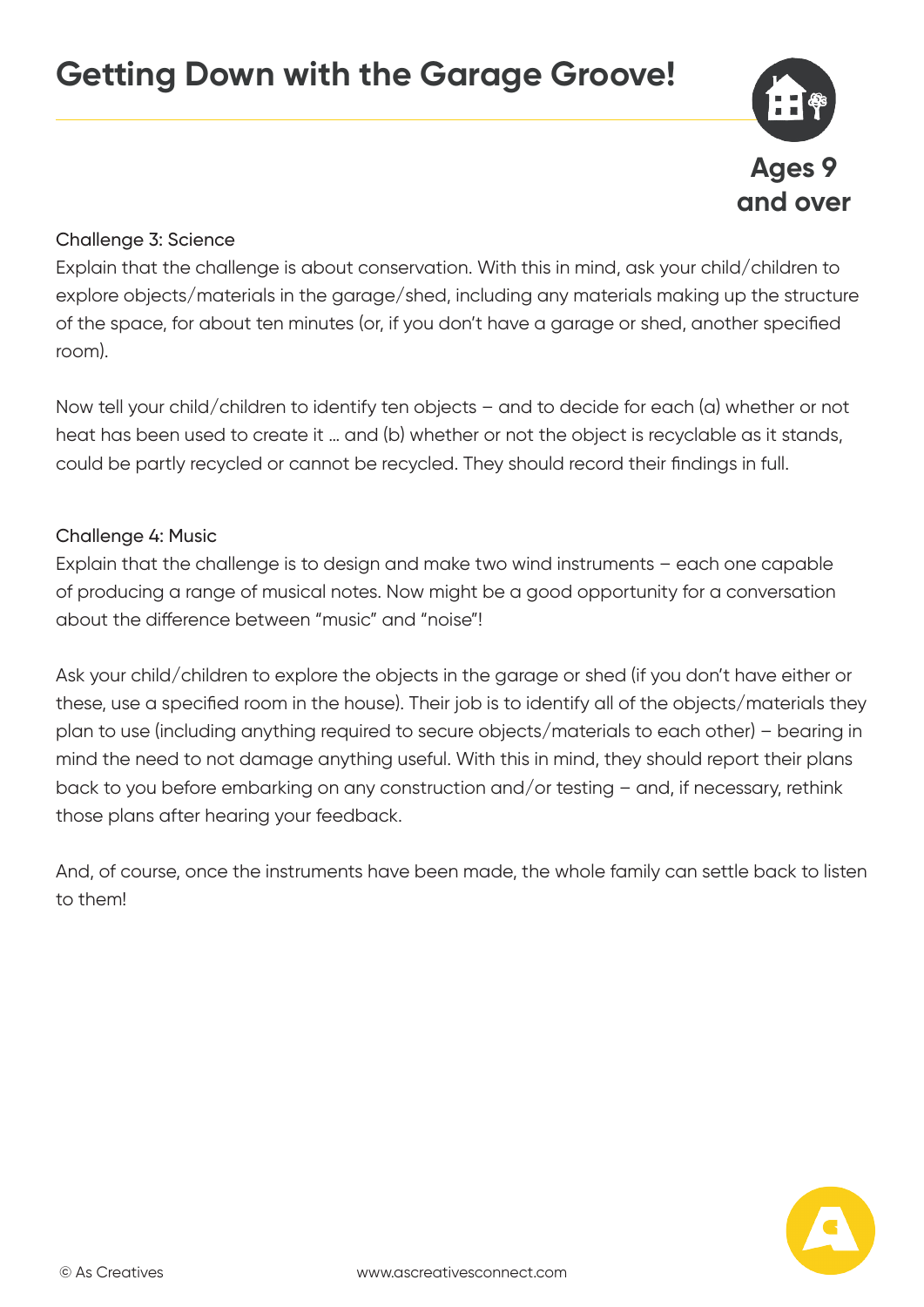

## Getting Started

Explain to the whole family that the challenge is to go back to another time when families were cooped up together – but but one where they didn't have the ability to go beyond four walls that social media gives us.

Spend a bit of time looking at Anderson Shelters together – types of air raid shelters that some people had in their back gardens during World War II. Families would sometimes spend hours in these shelters, without heat, without electricity and often with little food. Ask each of your family members to think about what they would miss most in that situation – and to share this with everyone.

You're going to recreate some of the more positive aspects of these experiences – without the dangers of the air raids themselves, of course – spending three or four hours together without any modern amenities. With one exception (unless you're super hardy): you'll probably want to allow people to visit the toilet!

The first thing is to agree where you're going to base yourselves. If you're really hardcore, you might go for the garage or shed (if you have one) – but any room in the house would do. If it's a large room, though, we'd suggest you cordon off one part of it, as a no-go area – you are trying to replicate a small space!

#### Science

Whichever room you go for, you'll need to shut out as much natural light as possible. And you'll need to think of ways of creating your own light, too - without using anything running from the mains. Torches would be a good bet!

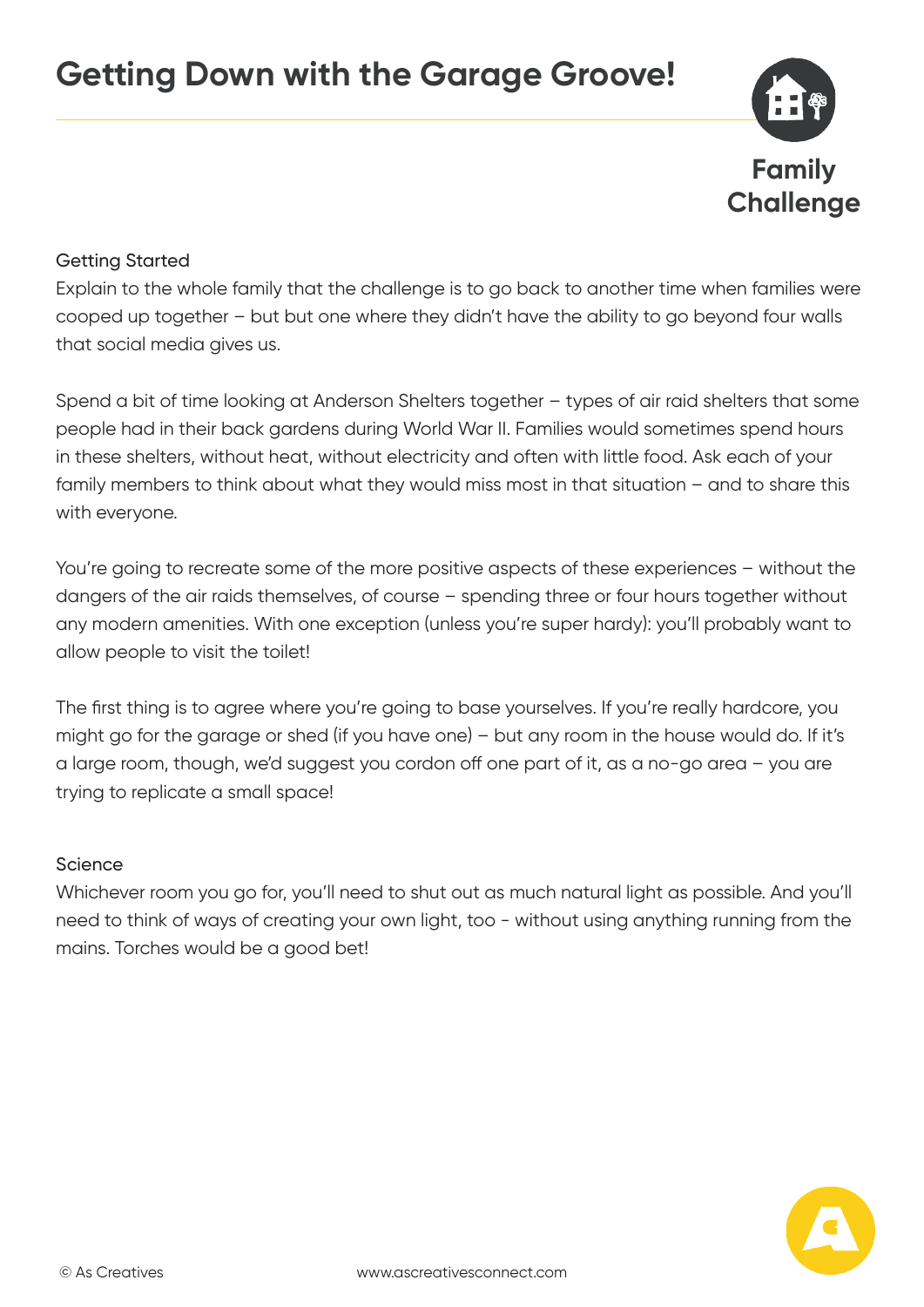

#### Golden Time – Planning

The next job is to decide how to pass the time. Working individually or in small teams, you're going to nominate activities or games that everyone will take part in. And while none of these can require screens or phones, there are lots of possibilities – including …

- Board games
- Other games (dominoes, for example or charades)
- Stories (improvised or read from books)
- Jigsaws
- Puzzle books

The important thing is that everyone will join in with everything – no complaining!

#### Maths

You'll want to eat while you're shut away from the outside world – so take some time to plan your snacks. You'll need to be mindful of wartime rationing, of course – and here are a few examples of the allowances per adult per week ...

- Cooked Meat: 120g
- Cheese: 60g
- Butter: 60g
- Margarine: 120g
- Sugar: 250g
- Jam/Marmalade: 60g
- Tea: 60g
- Eggs: 1
- Sweets: 90g